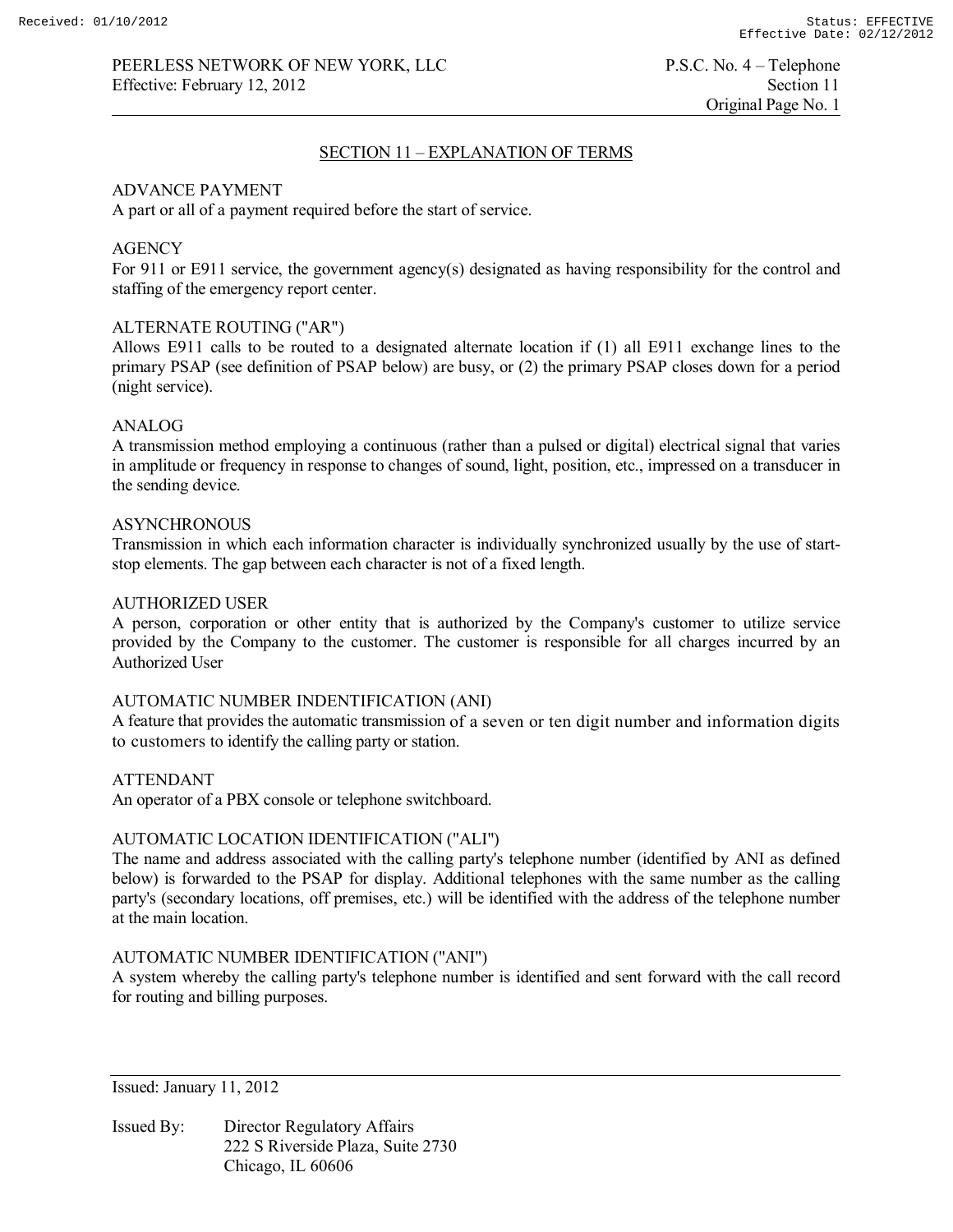# SECTION 11 – EXPLANATION OF TERMS

## BUILDING

A structure enclosed within exterior walls or fire walls, built, erected and framed of component structural parts and designed for permanent occupancy.

## CALL INITIATION

The point in time when the exchange network facility are initially allocated for the establishment of a specific call.

## CALL TERMINATION

The point in time when the exchange network facility allocated to a specific call is released for reuse by the network.

## CALLING PARTY NUMBER

(CPN) means a Signaling System 7 parameter whereby the ten (10) digit number is used to identify the calling or originating party.

## CHANNEL

A point-to-point directional path for digital transmission. A channel may be furnished in such a manner as the Company may elect, whether by wire, fiber optics, radio or a combination thereof and whether or not by means of single physical facility or route. One 1.544 Mbps Service is equivalent to 24 channels.

## CHANNEL CONVERSION

The termination of 1.544. Mbps Service at a customer's location with conversion of the digital signal to 24 analog voice grade circuits. Channel Conversion can be furnished by the customer.

COMPANY PEERLESS NETWORKS OF NEW YORK, LLC, unless otherwise clearly indicated from the context.

## **COMMISSION**

The New York State Public Service Commission.

# **CUSTOMER**

The person, firm, corporation, or other entity that orders service pursuant to this Tariff and utilizes service provided under Tariff by the Company. A customer is responsible for the payment of charges and for compliance with all terms of the Company's Tariff.

## CUSTOMER PREMISES EQUIPMENT (CPE)

Equipment provided by the customer for use with the Company's services. CPE can include a station set, facsimile machine, key system, PBX, or other communication system.

Issued: January 11, 2012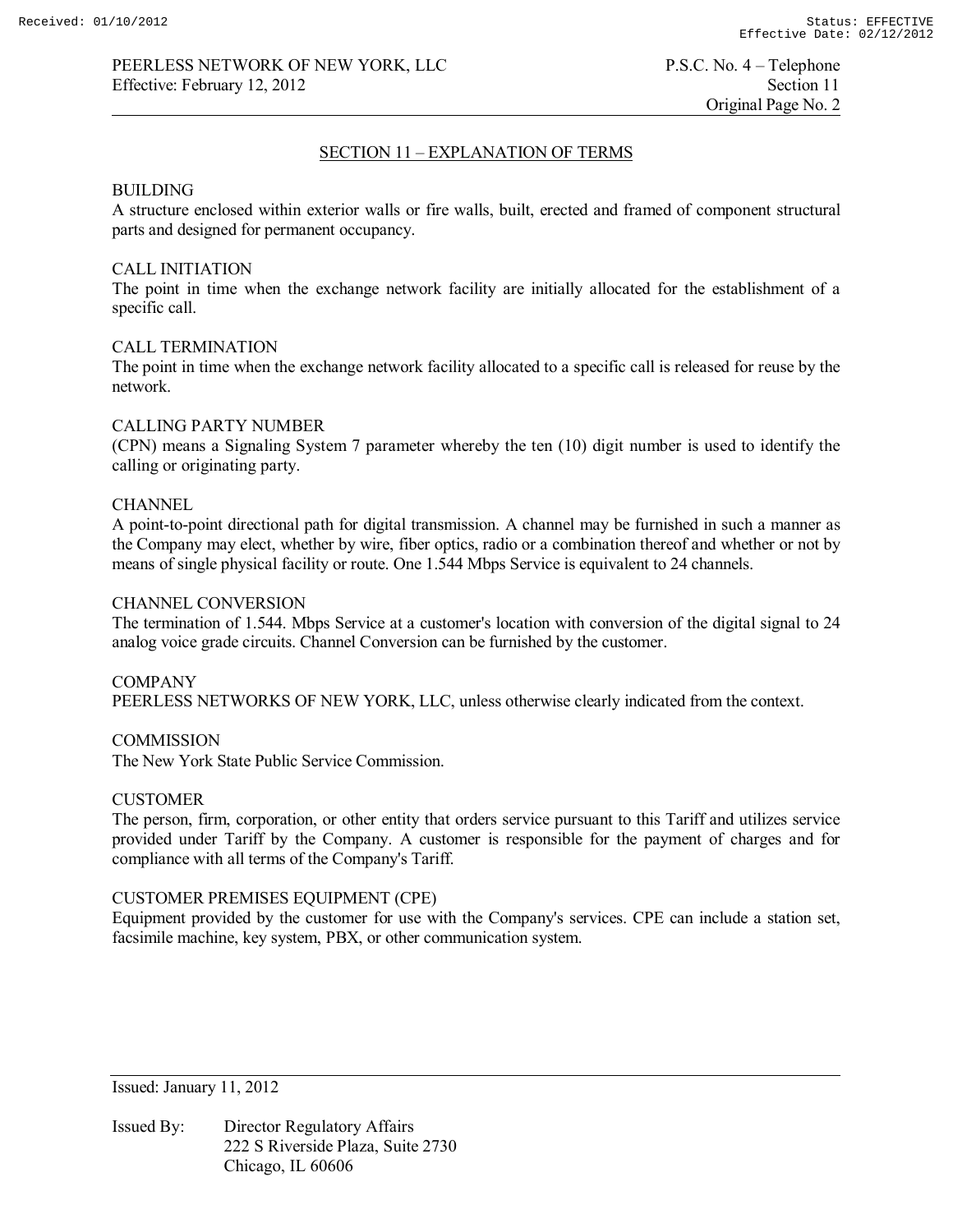Original Page No. 3

# SECTION 11 – EXPLANATION OF TERMS

## CUSTOMER PROPRIETARY NETWORK INFORMATION (CPNI)

Information that relates to the quantity, technical configuration, type, destination, location, and amount of use of a telecommunications service subscribed to by any customer of a the Company and that is made available to the Company by the customer solely by virtue of the Company-customer relationship; and information contained in the bills pertaining to telephone exchange service or telephone toll service received by a customer of a carrier; except that such term (CPNI) does not include subscriber list information.

#### DEMARCATION POINT

The physical dividing point between the Company's network and the customer.

## DIRECT INWARD DIAL ("DID")

A service attribute that routes incoming calls directly to stations, by-passing a central answer point.

# DIRECT OUTWARD DIAL ("DOD")

A service attribute that allows individual station users to access and dial outside numbers directly.

## DIGITAL

A method of storing, processing and transmitting information through the use of distinct electronic or optical pulses that represent the binary digits (bits) 0 and 1. Digital transmission/switching technologies employ a sequence of discrete, individually distinct pulses to represent information, as opposed to the continuously variable signal of analog technologies.

# EMERGENCY SERVICE NUMBER ("ESN")

A unique code, assigned by the Company, used to define specific combinations of police, fire and/or ambulance jurisdictions, or any other authorized agency, which are designated by the customer.

## END USER

A customer of the Company's local exchange service who is not a carrier. End users can include a business, company or enhanced service providers (including but not restricted to, internet service providers, conference calling providers, and Voice over Internet Protocol service providers) or other entities.

## E911 SERVICE AREA

The geographic area in which the government agency will respond to all E911 calls and dispatch appropriate emergency assistance.

#### E911 CUSTOMER

A governmental agency that is the customer of record and is responsible for all negotiations, operations and payment of bills in connection with the provision of E911 service.

#### ERROR

A discrepancy or unintentional deviation by the Company from what is correct or true. An "error", can also be an omission in records.

Issued: January 11, 2012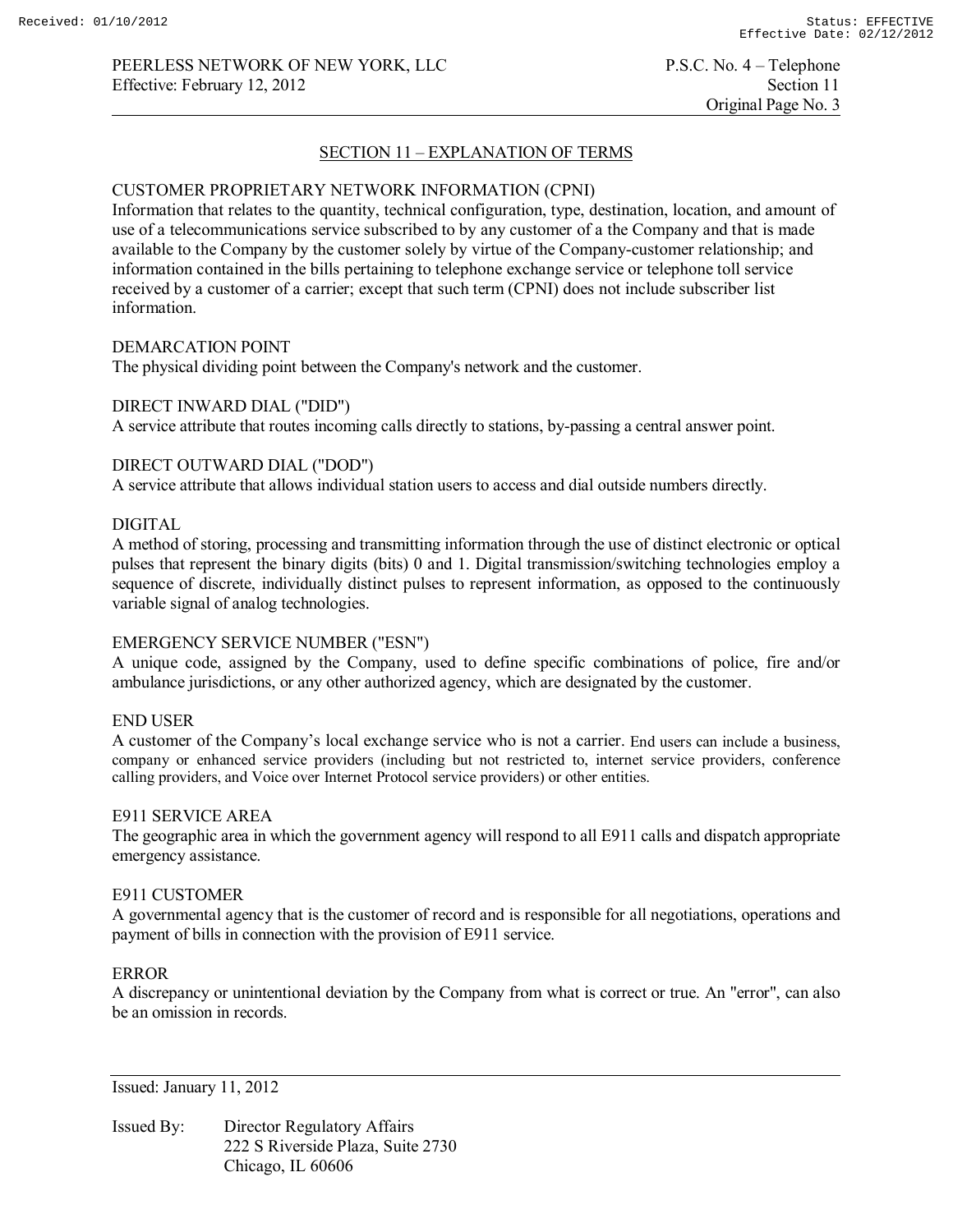Original Page No. 4

## SECTION 11 – EXPLANATION OF TERMS

#### EXCHANGE

An area, consisting of one or more central office districts, within which a call between any two points is a local call.

## FINAL ACCOUNT

A customer whose service has been disconnected who has outstanding charges still owed to the Company.

## FLAT RATE SERVICE

The type of exchange service provided at a monthly rate with an unlimited number of calls within a specified primary calling area.

#### GRANDFATHERED

Services ordered under the provisions of this tariff but are no longer available to new customers.

#### GROUND START

Describes the signaling method between the PBX/key system interface and the Company's switch. It is the signal requesting service.

## HANDICAPPED PERSON

A person who is legally blind, visually handicapped or physically handicapped, under the following definitions from the Federal Register (Vol. 35 #126 dated June 30, 1970).

Legally Blind - a person whose visual acuity is 20/200 or less in the better eye with correcting glasses, or whose widest diameter of visual field subtends an angular distance no greater than 20 degrees.

Visually Handicapped - a person whose visual disability, with correction and regardless of optical measurement with respect to legal blindness, are certified as unable to read normal printed material.

Physically Handicapped - a person who is certified by competent authority as unable to read or use ordinary printed materials as a result of physical limitation, or a person whose disabling condition causes difficulty with hand and finger coordination and use of a coin telephone.

The term "Handicapped Person", when used in connection with a person having a speech or hearing impairment that requires that they communicate over telephone facilities by means other than voice is defined below:

Hearing - a person with binaural hearing impairment of 60% or higher on the basis of the procedure developed by the American Academy of Otolaryngology (A.A.0.) as set forth in "Guide for Conservation of Hearing in Noise" 38-43, A.A.0., 1973; "guides to the Evaluation of Permanent Impairment" 103-107, American Medical Association, 1971.

Speech - a person with 65% or higher of impairment on the basis of the procedure recommended by the American Medical Association's Committee on Rating of Mental and Physical Impairment to evaluate

Issued: January 11, 2012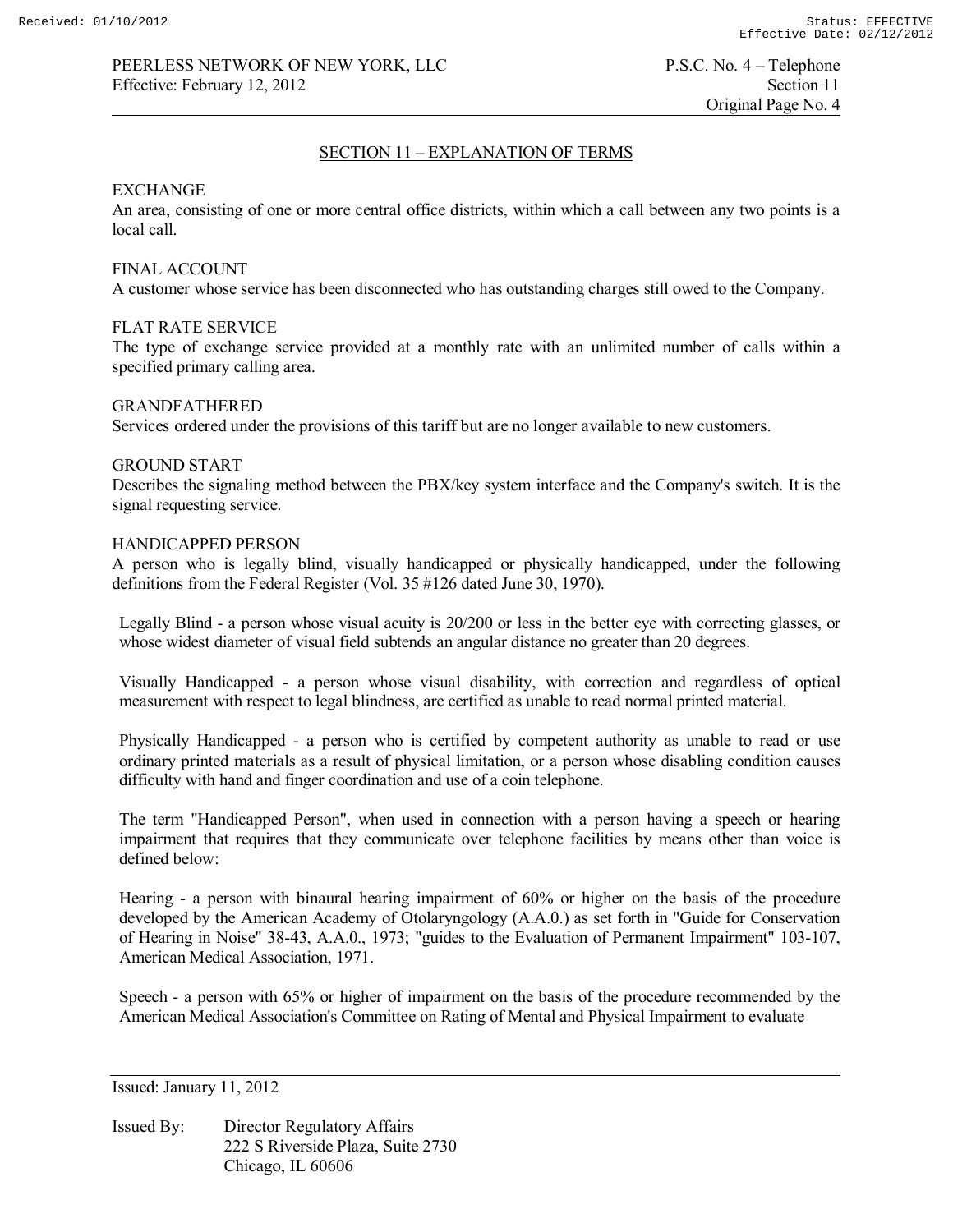Original Page No. 5

## SECTION 11 – EXPLANATION OF TERMS

speech impairment as to three categories: audibility, intelligibility and functional efficiency, as set forth in "Guides to the Evaluation of Permanent Impairment" 109-III, American Medical Association, 1971.

## INCOMING SERVICE GROUP

Two or more central office lines arranged so that a call to the First line is completed to a succeeding line in the group when the first line is in use.

# INDIVIDUAL CASE BASIS

A condition in which the regulations (if applicable), rates and charges for an offering under the provision of this tariff are developed based on the circumstance in each case.

## INTERFACE

That point on the premises of the subscriber at which provision is made for connection of facilities provided by someone other than the Company to facilities provided by the Company.

## INTEROFFICE MILEAGE

The segment of a line that extends between the central offices serving the originating and terminating points.

# INTERRUPTION

The inability to complete calls, either incoming or outgoing or both, due to Company facilities malfunction or human errors.

## JOINT USER

A person, firm, or corporation that uses the telephone service of the company's customer as provided in Section 1 of the Tariff.

# KILOBIT

One thousand bits.

## LATA

A Local Access and Transport Area established pursuant to the Modification of Final Judgment entered by the United States District Court for the District of Columbia in Civil Action No. 82-0192; or any other geographic area designated as a LATA in the NATIONAL EXCHANGE CARRIER ASSOCIATION, Inc.. TARIFF F.C.C. NO. 4.

## LINK

The physical facility from the network interface on an end-user or carrier's premises to the point of interconnection on the main distribution frame of the Company's central office.

## LEASED CHANNEL

A non-switched electrical path used for connection of equipment furnished by the subscriber to equipment furnished by the subscriber or the Company for a specific purpose.

Issued: January 11, 2012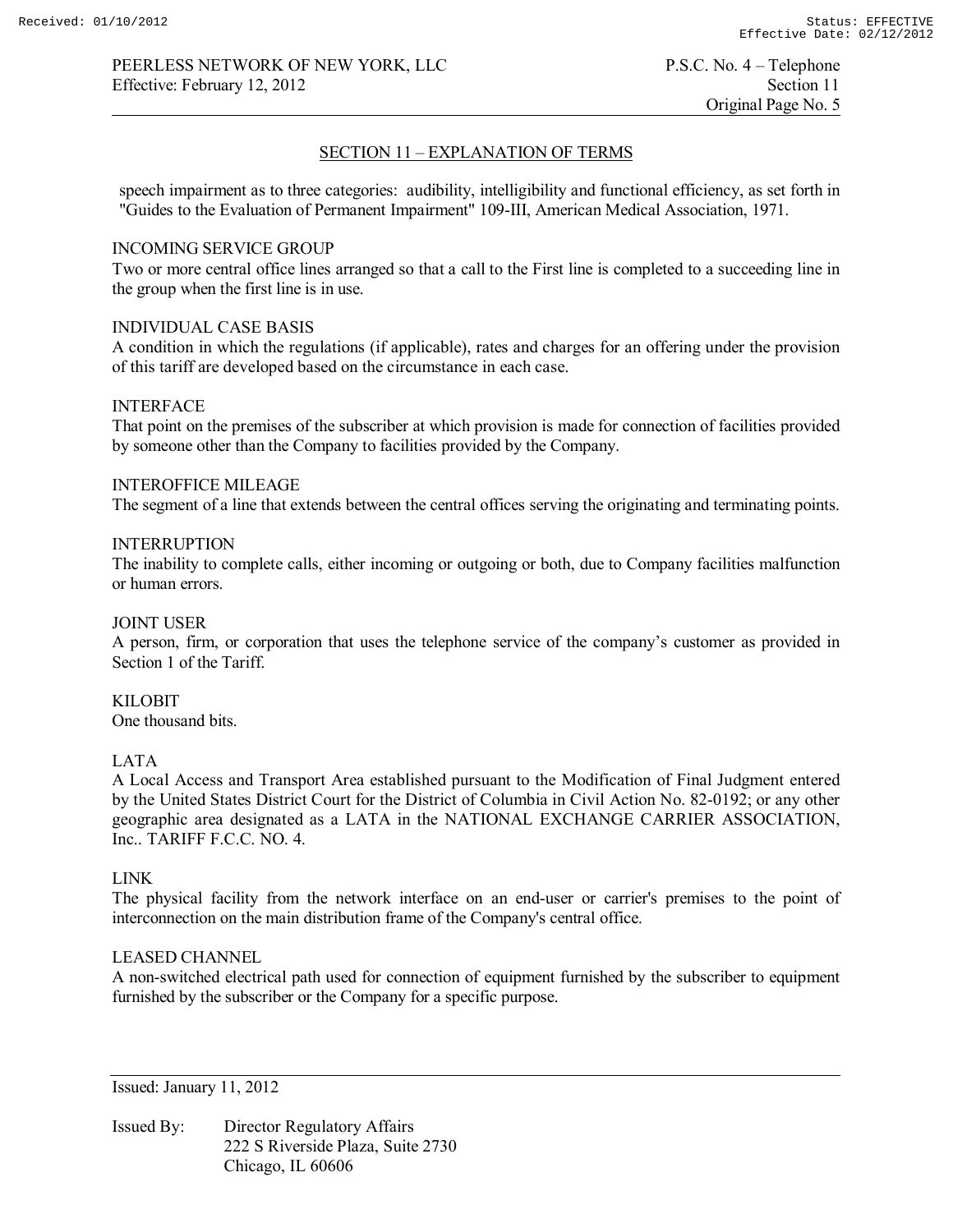# SECTION 11 – EXPLANATION OF TERMS

# LOCAL CALL

A call, which, if placed by a customer over the facilities of the Company, is not, rated as a toll call.

# LOCAL CALLING AREA

The area, consisting of one or more central office districts, within which a subscriber for exchange service may make telephone calls without a toll charge.

# LOCAL SERVICE

Telephone exchange service within a local calling area.

# LOCAL NUMBER PORTABILITY (LNP)

The ability to move telephone number(s) from one service provider to another

# LOOPS

Segments of a line that extend from the serving central office to the originating and to the terminating point.

# LOSS

The value placed on injury or damages due to an accident caused by another's negligence, a breach of contract or other wrongdoing.

# MEGABIT

One million bits.

# MESSAGE RATE SERVICE

A type of exchange service provided at a monthly rate with an additional charge for local calling based on the usage of the local network. One completed call is equal to one message.

## **MOVE**

The disconnection of existing equipment at one location and reconnection of the same equipment at a new location in the same building or in a different building on the same premises.

**MOUs** Minutes of Use

MRC Monthly Recurring Charge

## MULTI-FREQUENCY ("MF")

An inter-machine pulse-type used for signaling between telephone company switches, or between telephone company switches and PBX/key systems.

## MULTILINE HUNT

A method of call signaling by which a call placed to one number is subsequently routed to one or more alternative numbers when the called number is busy.

Issued: January 11, 2012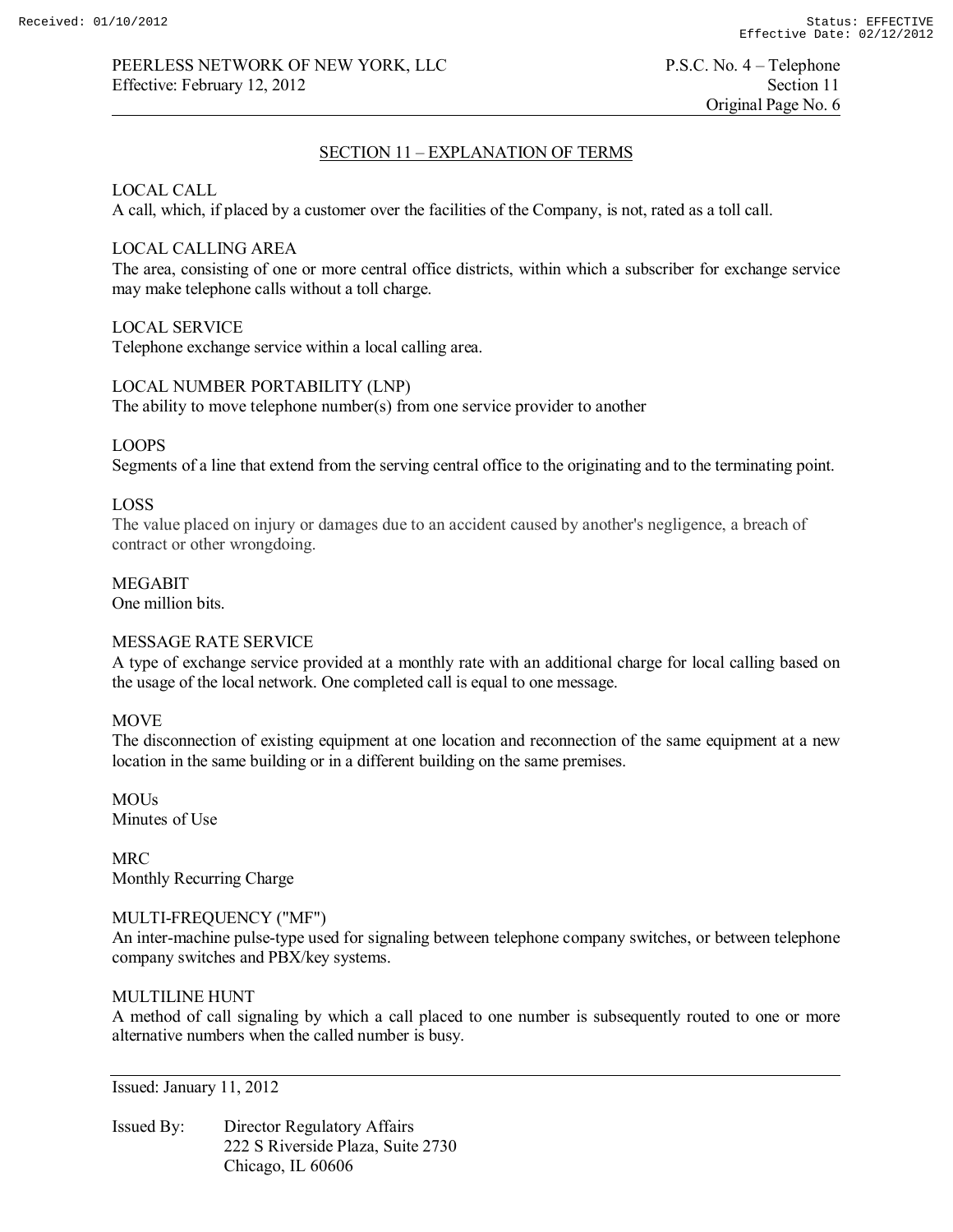# SECTION 11 – EXPLANATION OF TERMS

## NETWORK CONTROL SIGNALING

The transmission of signals used in the telecommunications system which perform functions such as supervision (control, status and charging signals), address signaling (e.g. dialing), calling and called number identification, audible tone signals (call progress signals indicating re-order or busy conditions, alerting) to control the operation of switching machines in the telecommunications system.

## NETWORK CONTROL SIGNALING UNIT

The terminal equipment furnished, installed and maintained by the Telephone Company for the provision of network control signaling.

## NODE

The location to which digital channels are routed and where access is provided to such lines and associated equipment for testing.

NRC Non-Recurring Charge

PBX A private branch exchange.

# PORT

A connection to the switching network with one or more voice grade communications channels, each with a unique network address (telephone number) dedicated to the customer. A port connects a link to the public switched network.

#### PREMISES

The space occupied by a customer or authorized user in a building or buildings or contiguous property not separated by a public right of way.

## PRIVATE BRANCH EXCHANGE SERVICE

Service providing facilities for connecting central office trunks and tie lines to PBX stations, and for interconnecting PBX station lines by means of a switchboard or dial apparatus.

## PUBLIC ACCESS LINE SERVICE

Service providing facilities for a customer owned coin operated telephone ("COCOT").

## PUBLIC SAFETY ANSWERING POINT ("PSAP")

An answering location for E911 calls originating in a given area. A PSAP may be designated as primary or secondary, which refers to the order in which calls are directed for answering. Primary PSAPs respond first; secondary PSAPs receive calls on a transfer basis only and generally serve as a centralized answering location for a particular type of emergency call.

Issued: January 11, 2012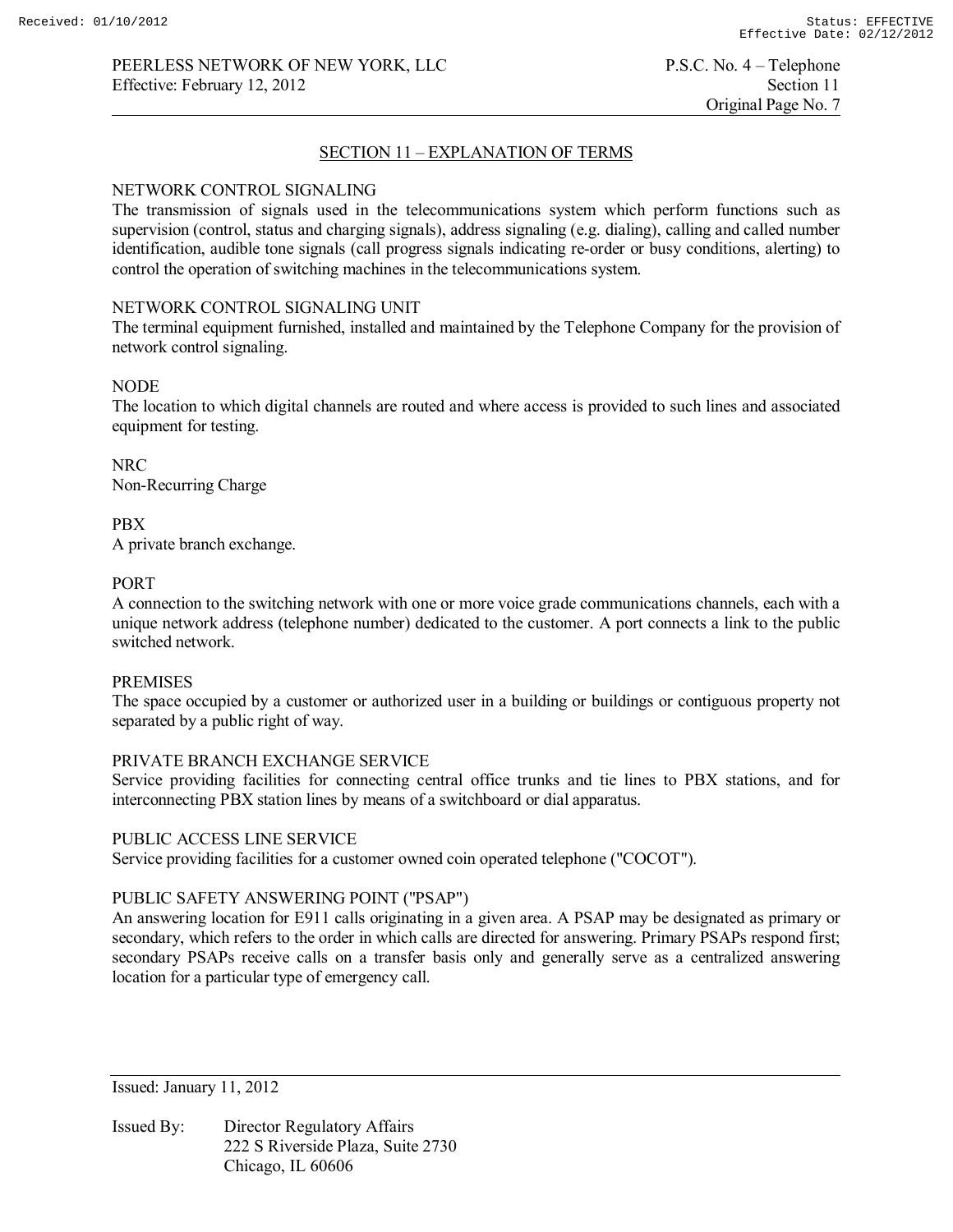Original Page No. 8

## SECTION 11 – EXPLANATION OF TERMS

## RATE CENTER

A geographic reference point with specific coordinates on a map used for determining mileage when calculating charges.

## REFERRAL PERIOD

The time frame during which calls to a number which has been changed will be sent to a recording which will inform the caller of the new number.

## RESALE OF SERVICE

The subscription to communications service and facilities by one entity and the reoffering of communications service to others (with or without `adding value') for profit.

#### SAME PREMISES

All space in the same building in which one subscriber has the right of occupancy, and all space in different buildings on contiguous property when occupied solely by the same subscriber. Foyers, hallways and other space for the common use of all occupants of a building are considered the premises of the operator of the building.

## SERVING CENTRAL OFFICE

The central office from which local service is furnished.

## SERVICE COMMENCEMENT DATE

The first date on which the Company notifies the Customer that the requested service or facility is available for use, unless extended by the Customer's refusal to accept service which does not conform to standards set forth in the Service Order or this tariff, in which case the Service Commencement Date is the date of the Customer's acceptance. The Company and the Customer may mutually agree on a substitute Service Commencement Date.

#### SERVICE ORDER

The request for access services, written, electronic, implied or executed by the Customer and the Company in the format devised by the Company. format devised by the Company.

#### SHARING

An arrangement in which several users collectively use communications service and facilities provided by a carrier, with each user paying a pro-rata share of the communication related costs.

## **STATION**

Each telephone on a line and where no telephone associated with the line is provided on the same premises and in the same building, the first termination in station key equipment or a jack for use with a portable telephone.

#### **SUSPENSION**

Suspension of service for nonpayment is interruption of outgoing service only. Suspension of service at the subscriber's request is interruption of both incoming and outgoing service.

Issued: January 11, 2012